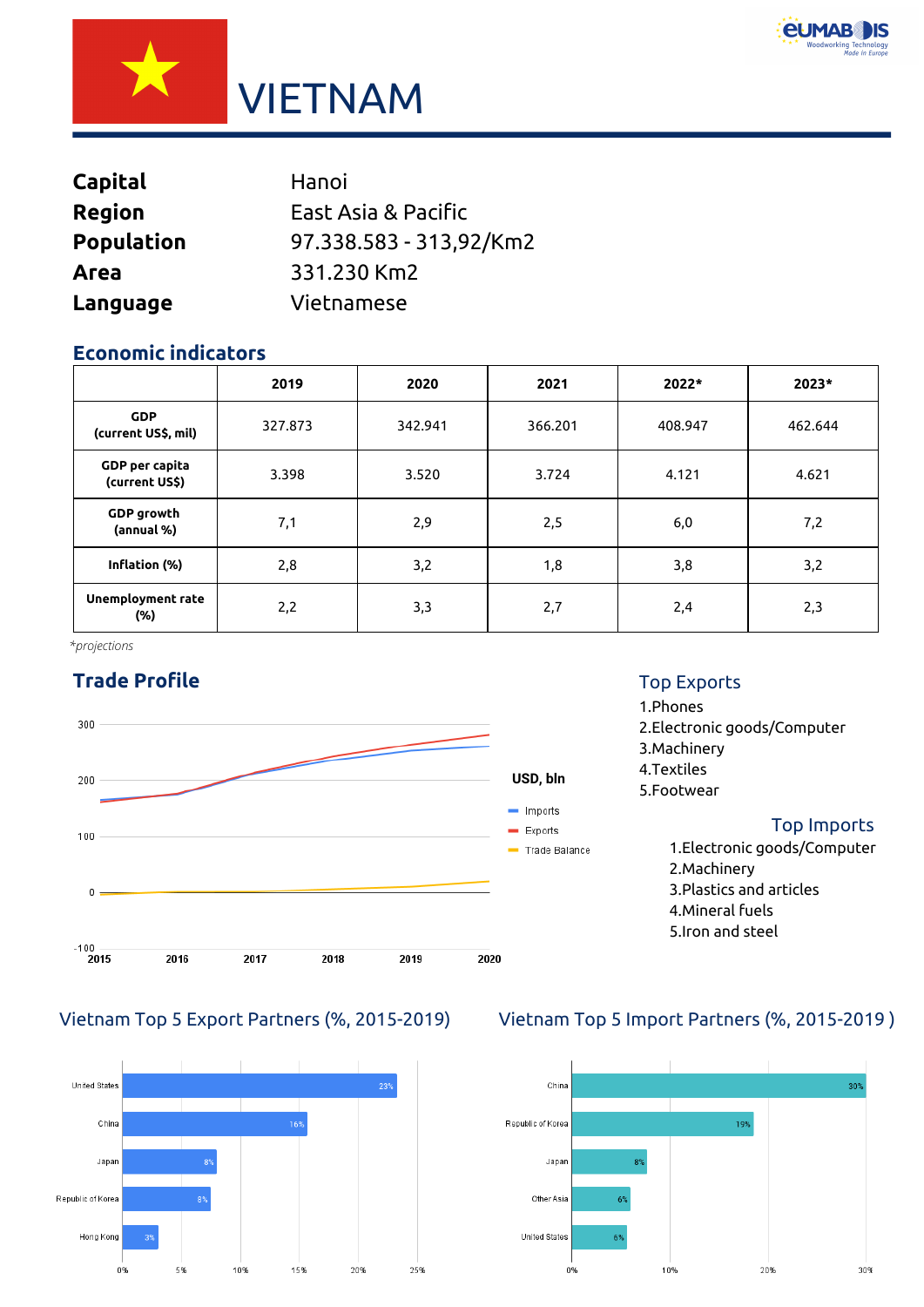# **The woodworking machinery sector**



# Major Woodworking Machinery Import Countries in Asia; 2015-2020 (EUR, mln)



# *Import Var.% 2020/2019*

| China             | $-17%$ |
|-------------------|--------|
| Vietnam           | $-5%$  |
| Malaysia          | $-28%$ |
| Republic of Korea | 2%     |
| Indonesia         | $-48%$ |

VIETNAM is the 2^ largest importer of Woodworking Machinery in Asia, and 7^ globally